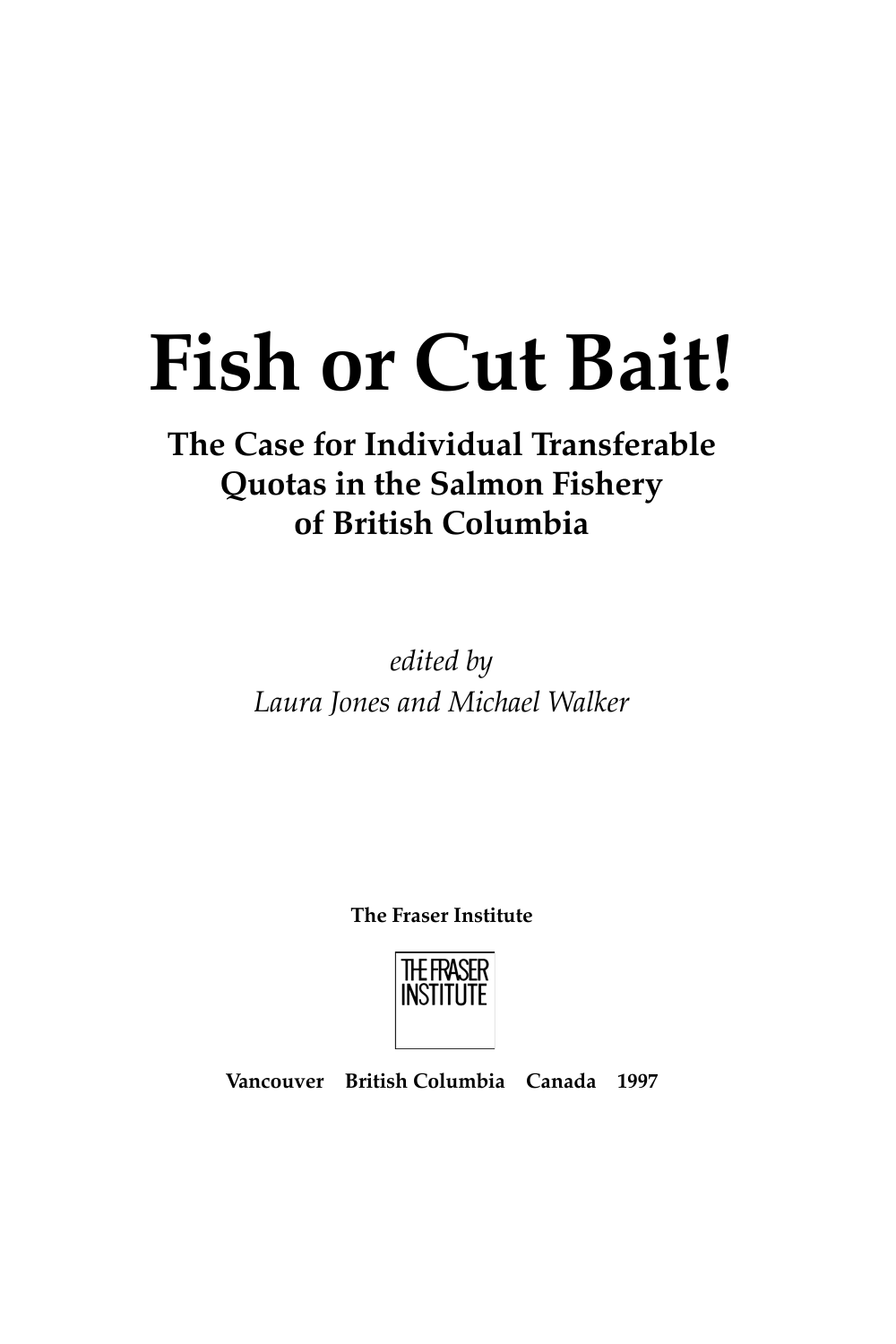Copyright © 1997 by The Fraser Institute. All rights reserved. No part of this book may be reproduced in any manner whatsoever without written permission except in the case of brief quotations embodied in critcal articles and reviews.

The authors of this book have worked independently and opinions expressed by them are, therefore, their own, and do not necessarily reflect the opinions of the members or the trustees of The Fraser Institute.

Printed in Canada.

#### **Canadian Cataloguing in Publication Data**

Main entry under title: Fish or cut bait!

> Includes bibliographical references. ISBN 0-88975-177-3

1. Pacific salmon fisheries--British Columbia--Management. 2. Fisheries--Licenses--British Columbia--Limited entry 3. Fishery management--British Columbia. I. Jones, Laura, 1970- II. Walker, Michael, 1945- III. Fraser Institute (Vancouver, B.C.) HD9469.S23B76 1997 338.3'72756'09711 C97-910602-8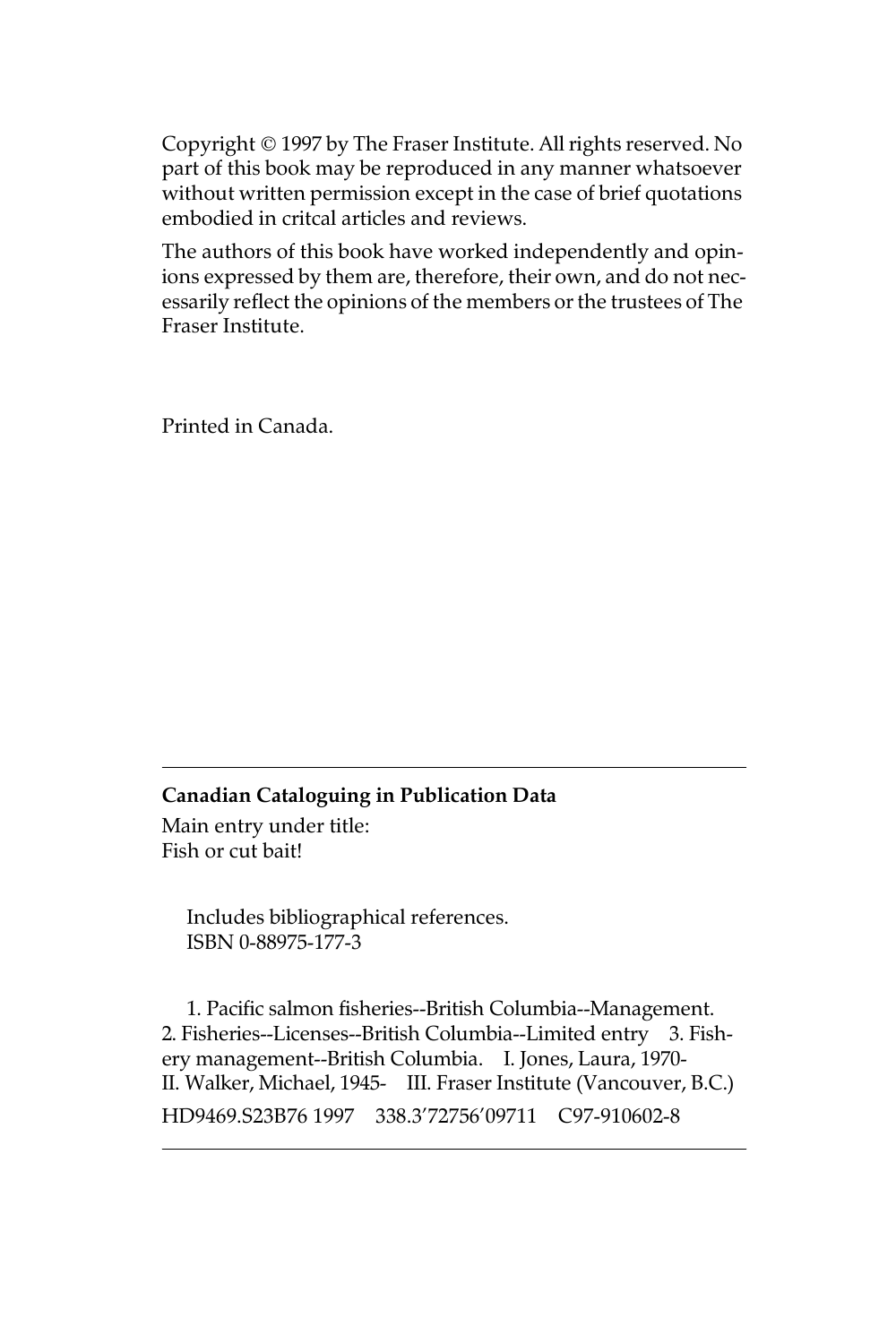### **Contents**

*About the Authors vii*

*Introduction*  Laura Jones and Michael Walker 3

#### **1 Can Individual Quotas Solve the Salmon Crisis?**

*Management Issues and Quotas in the Salmon Fishery of British Columbia* Paul Sprout 17

*A Troller's Perspective on Individual Quotas* Ken Erikson 25

#### **2 Actual Experience with Individual Quotas**

*Individual Transferable Quotas in Iceland* Birgir Runolfsson *and* Ragnar Arnason 33

*Regional Impact of the ITQ System in Iceland* Birgir Runolfsson 65

*Bureaucratic Management versus Private Property: ITQs in New Zealand after 10 Years* Tom McClurg 91

*Individual Vessel Quotas in the Halibut Fishery of British Columbia* Paul Macgillivray 107

#### **3 A Pilot Project for Salmon**

*A Pilot Project for Individual Quotas* Laura Jones 115

#### **4 Beyond Individual Transferable Quotas**

*Technologies of Sequestering and Monitoring Ocean Property* Michael De Alessi 125

*Beyond Quotas: Private-Property Solutions to Overfishing* Elizabeth Brubaker 151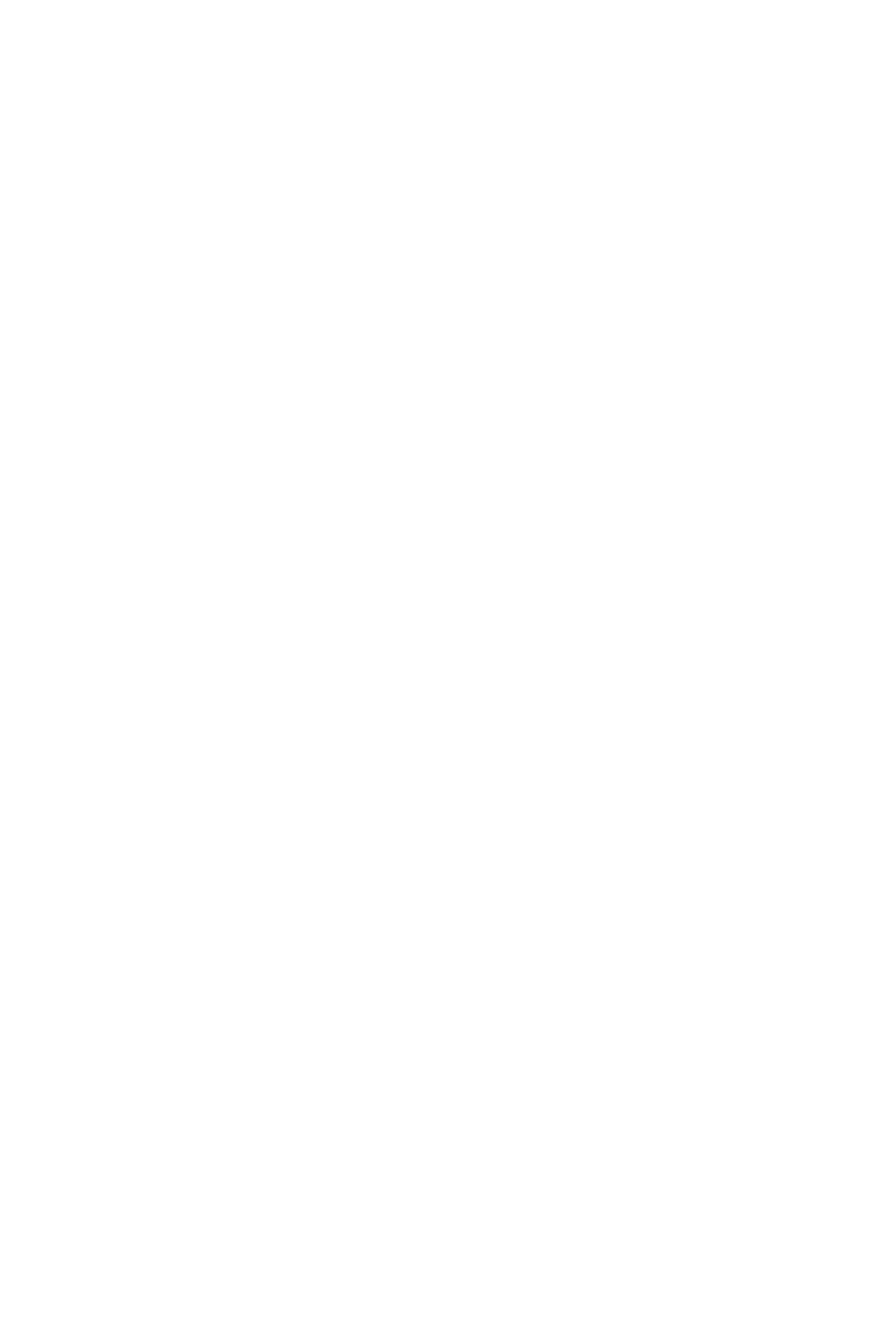## **About the Authors**

**RAGNAR ARNASON** received his Ph.D. in the economics of natural resources at the University of British Columbia in 1984 and has been professor of Fisheries Economics at the University of Iceland since 1989. He has published extensively on fisheries economics: his publications include articles in the *Canadian Journal of Economics, Marine Resource Economics, Marine Policy, Reviews in Fish Biology and Fisheries*. He has contributed to a number of books and collections on fisheries management and has edited several books. One of his recent publications is *The Icelandic Fisheries: Evolution and Management of a Fishing Industry* (Blackwell 1995). He is also known internationally for advising on fisheries policy and management.

**ELIZABETH BRUBAKER** is the executive director of Environment Probe, a division of the Energy Probe Research Foundation. She is the author of *Property Rights in the Defence of Nature*, published in 1995 by Earthscan, and contributed a chapter on the environmental implications of establishing property rights in fish to *Taking Ownership: Property Rights and Fisheries Management on the Atlantic Coast*. Ms Brubaker has written on a broad range of environmental issues including water quality, water pricing, and the siting of controversial facilities.

**MICHAEL DE ALESSI** is a research associate and coordinator of the Center for Private Conservation, a project of the Competitive Enterprise Institute in Washington, DC. He received a B.A. in Economics and an M.S. in Engineering Economic Systems from Stanford University and an M.A. in Marine Policy from the Rosenstiel School of Marine and Atmospheric Science at the University of Miami. He is author of the private conservation case studies *Oysters and Willapa Bay* and *Artificial Reef Building in Alabama and Florida* and his articles on marine resources have appeared in such publications as *New Scientist, International Herald Tribune, Journal of Commerce*, and *The Washington Times*.

**KEN ERIKSON** is a third generation commercial fisherman with experience in salmon trolling, seining, and gillnetting, trawling,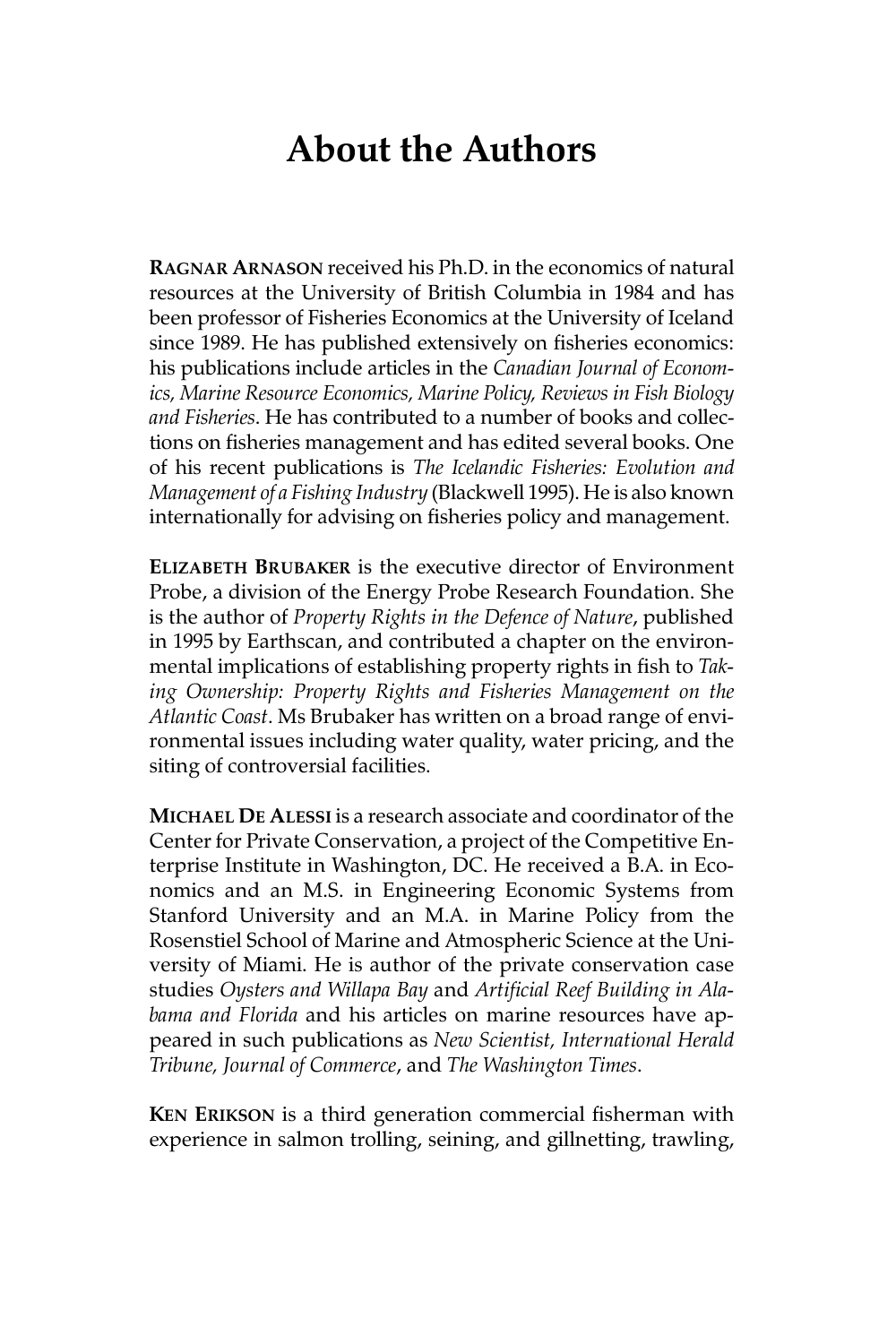#### *Fish or Cut Bait!*

and longlining all species of ground fish. He is a past director of the Pacific Trollers Association and currently serves on the Halibut Advisory Board. He is also alternate Director on Ground fish Hook and Line Advisory Board. He is President of Pacific Coast Fishing Vessel Owners' Guild, which has representation on C.F.I.C., H.I.A.B., and H.A.B. He also sat on the Roundtable as a troll representative.

**LAURA JONES** is the Environment Economist at The Fraser Institute. She joined The Fraser Institute in 1996 to develop the Institute's policy on the environment and has recently organized a series of conferences on mining, forestry and fishing in British Columbia. Ms Jones has published articles in *Fraser Forum* and the *Ottawa Citizen*, and edited the Fraser Institute Critical Bulletin *Environmental Indicators for Canada and the United States.* She received her B.A. in Economics from Mount Holyoke College in Massachusetts, and her M.A. in Economics from Simon Fraser University in British Columbia. Prior to joining the Institute she taught economics at various colleges throughout the Lower Mainland of British Columbia, and is currently teaching *Economic Issues* at the British Columbia Institute of Technology.

**PAUL MACGILLIVRAY** is chief of the economic and commercial analysis group in the Pacific Region of the Department of Fisheries and Oceans. For the past fourteen years, Mr. Macgillivray has worked as a fisheries economist throughout Canada (Vancouver, Ottawa and Halifax) and in the late 1980s he spent four months with the New Zealand Ministry of Agriculture and Fisheries.

**TOM MCCLURG**, General Manager of Policy and Operations at the Treaty of Waitangi Fisheries Commission has particular responsibilities for the management of the Commission's fisheries assets and consultation to develop an "optimum" model for allocation of those assets to Iwi (tribes). He is also closely involved with arranging the annual leasing of Commission quota and the issues of Iwi representation, Iwi organizational structures and business development. He remains an active participant in wider fisheries issues such as the ongoing review of the Fisheries Act and prior to his present position spent four years with MAF Policy (fisheries) as Manager, Strategic Policy. His previous experience and training is in the field of natural resource management.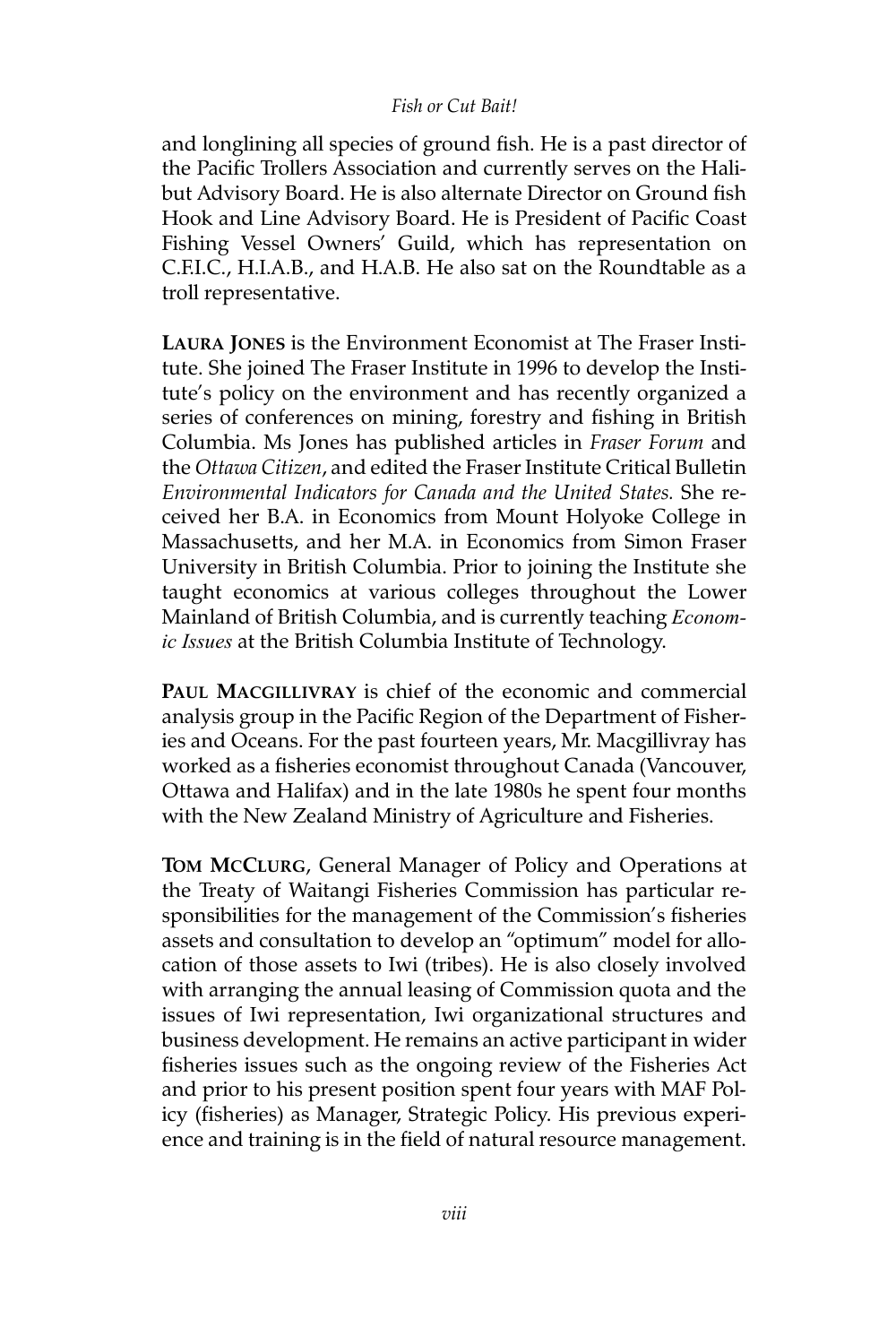#### *About the Authors*

**BIRGIR RUNOLFSSON** received a B.S. in Economics from Lewis and Clark College, Oregon, USA, in 1986, an M.A. in Economics in 1990, and a Ph.D. in Economics from George Mason University, Virginia, USA, in 1991. He has been associate professor of Economics at the University of Iceland since 1991. Mr. Runolfsson is the author of numerous works on the use of individual transferable quotas in the Icelandic fishing industry, and has also contributed articles to journals such as *Constitutional Political Economy*.

**PAUL SPOUT** is the Director, Operations Branch, Regional Headquarters, Department of Fisheries and Oceans, Pacific Region. He has worked for the Department of Fisheries and Oceans as Senior Biologist responsible for Salmon, Shellfish, and Herring and as the Area Manager for both the North Coast and the South Coast divisions. He holds an M.B.A. and a B.Sc. from Simon Fraser University, and a Technology Diploma from the British Columbia Institute of Technology.

**MICHAEL WALKER** is the Executive Director of The Fraser Institute. Born in Newfoundland in 1945, he received his B.A. (summa) from St. Francis Xavier University in 1966 and completed the work for his Ph.D. in Economics at the University of Western Ontario in 1969. Dr Walker writes regularly for daily newspapers and financial periodicals. His articles have also appeared in technical journals in Canada, the United States and Europe; these include *The American Economic Review*, the *Canadian Journal of Economics*, *Canadian Public Policy*, *Health Affairs*, and the *Canadian Tax Journal*. He has written or edited 40 books on economic matters.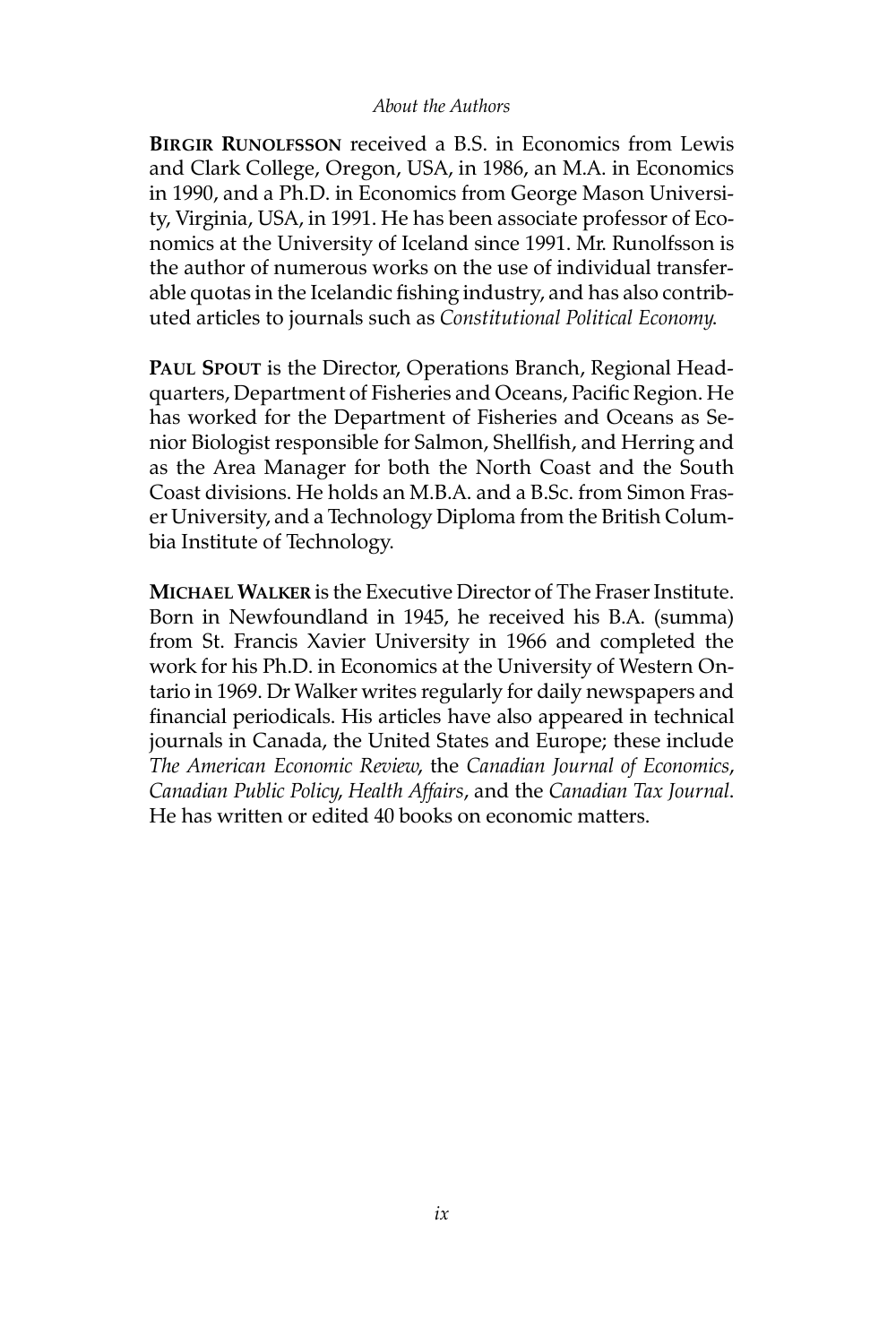*fish or cut bait*: to choose a definite course of action, especially to decide whether to participate in, or retreat from, an activity. Random House Dictionary of the English Language